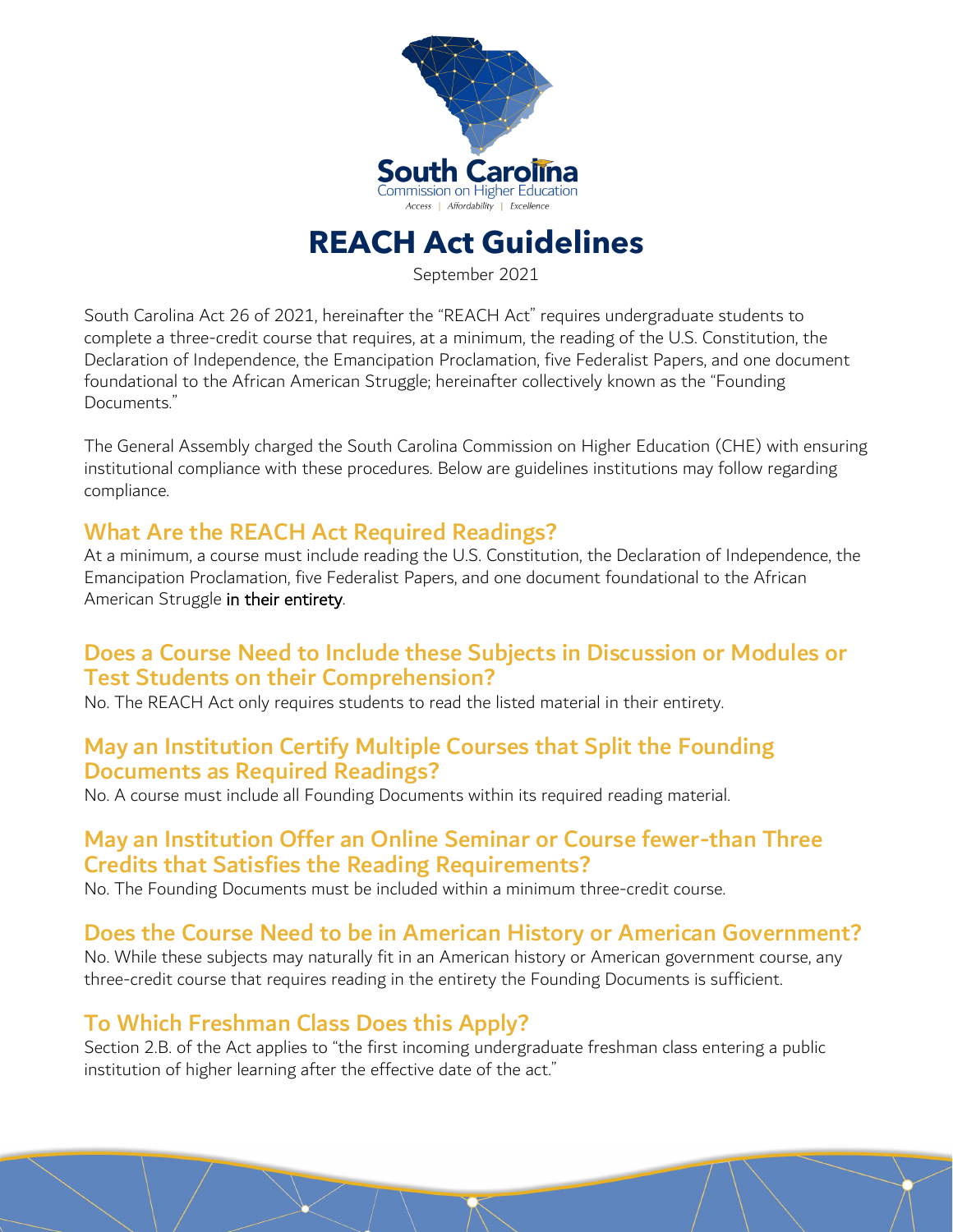The CHE interprets this provision to apply to the incoming undergraduate freshman class of Academic Year 2021-22.

## Who Are Included in the "First Incoming Undergraduate Freshman Class?"

The CHE interprets that the REACH Act applies to degree-seeking students entering with freshman status who have never enrolled in a postsecondary institution prior to the Fall 2021 term. Students who have earned dual enrollment credits are not considered to have been enrolled previously in a postsecondary institution.

#### **Examples**

- **O** Student A enrolls at a public South Carolina institute of higher learning (IHL) in Fall 2021, with freshman status, having previously completed fewer than 30 credit hours at another postsecondary institution after obtaining a high school diploma or passing the GED. REACH Act provisions DO NOT apply.
- **O** Student B graduated from high school following the 2020-21 academic year having earned more than 30 credit hours in AP and IB coursework. Student B enrolls in a public South Carolina IHL in Fall 2021 with sophomore status. REACH Act provisions DO NOT apply.
- **O** Student C graduated from high school following the 2019-20 academic year and took a gap year. While in high school, Student C enrolled in dual credit courses offered by the local technical college. Student C enrolls in a public South Carolina IHL in Fall 2021 as an incoming freshman, transferring 15 credit hours. REACH Act provisions DO apply.

#### What Students are Exempt from REACH Act Foundational Document Reading Requirements?

Students who have successfully taken and received a passing grade in an AP, IB, or dual-credit course American Government or History in high school are exempt from the requirements.

### Do Students Need to Take and Pass the AP or IB Examination in American Government or History to Be Exempt from the REACH Act?

No. Students need only have taken and passed the course.

### What is Expected of the Board of Trustees?

Section B requires that the Board of Trustees ensure that their institution(s) incorporate, or they are working to incorporate, REACH Act requirements into undergraduate degree requirements of all degree programs that does not add to the total number of credit hours of any degree or conflict with the school accreditation process. Boards of Trustees must confirm this in writing to the CHE.

#### Does the REACH Act Apply to Associate Degrees?

Section 2.A. includes two-year institutions in its definition of "a public institution of higher learning." While a two-year institution may graduate a student with an associate degree without having complied with the REACH Act provisions, the CHE believes that two-year institutions should include the reading of the Founding Documents in courses that are transferrable to four-year institutions.

2